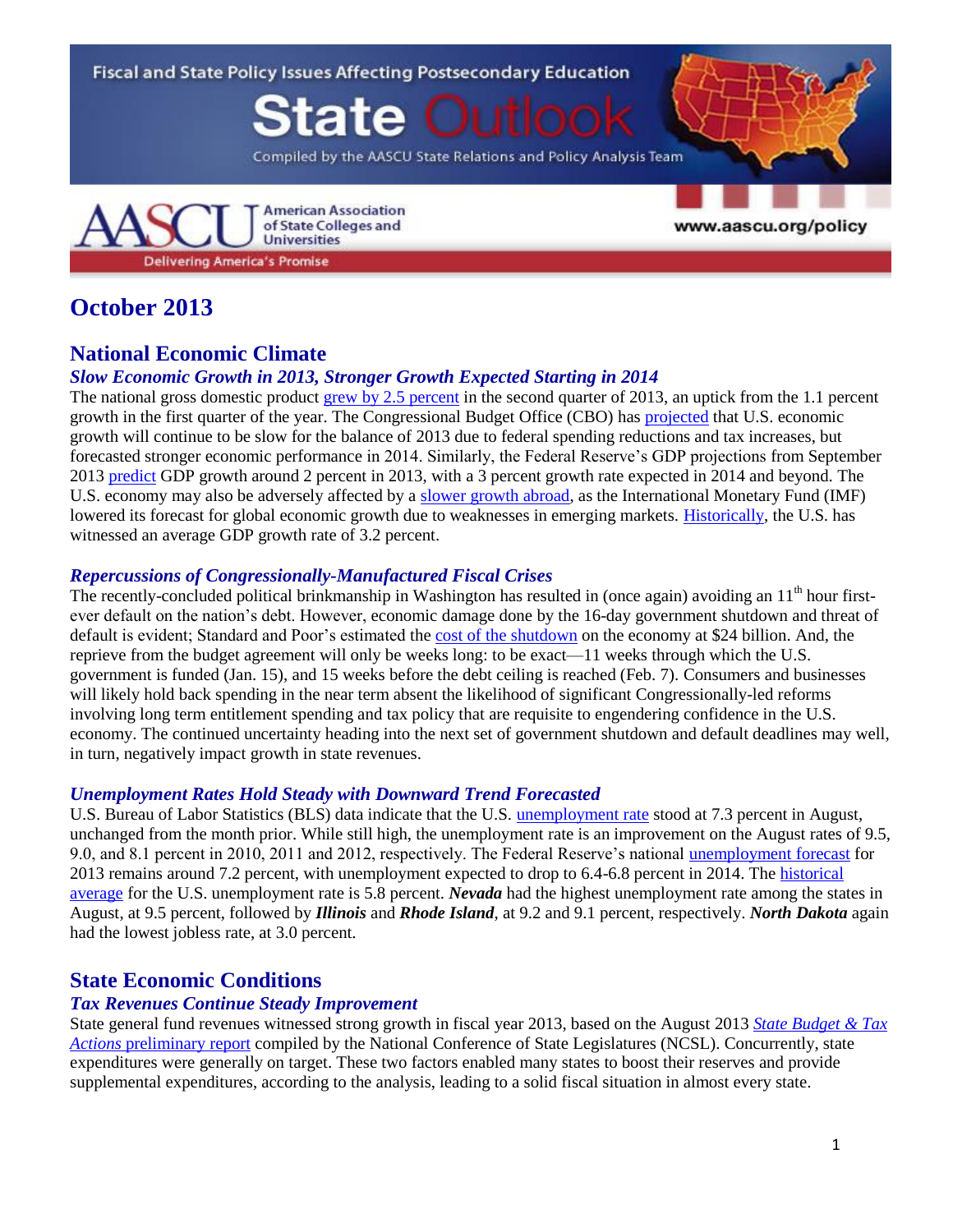The NCSL report cautions, however, that the budget outlook for fiscal year 2014 is more tepid, with expectations that revenue growth will slow. Fiscal year 2014 expenditures are likely to outpace revenue projections, undermined by continued growth in Medicaid costs and the persistent aftereffects of the Great Recession.

States' cumulative year-end balances, consisting of general fund dollars and rainy day funds, climbed to 9.6 percent in fiscal year 2013, up from 8.2 percent the year prior, but are projected to decline to 5 percent by the end of fiscal year 2014 (the amount typically recommended by ratings agencies). It should be noted, however, that Alaska and Texas hold well over half of all state rainy day fund balances, thus skewing the national average. Omitting these two states from the calculation brings the change in aggregate year-end balances to 6.4 percent in fiscal year 2013.

#### **Highlights from the** *State Budget and Tax Actions* **Preliminary Report National Conference of State Legislatures / August 2013**

- State general fund revenues grew by 5.3 percent in fiscal year 2013 but a slowdown is expected in fiscal year 2014 with projected revenue growth of 1.3 percent.
- Fiscal year 2014 appropriations are budgeted to increase 3.9 percent, led by increases in Medicaid and higher education spending.
- Fiscal year 2013 year-end balances rose 23 percent above prior year levels, but are expected to decline 11.6 percent by the end of fiscal year 2014.
- As a result of the mismatch in state spending and revenue, state year-end balances (as a percentage of state spending) are projected to fall to 5 percent by the end of fiscal year 2014, down from 9.6 percent at the end of fiscal year 2013.
- Substantial changes in income tax, sales taxes and transportation funding mechanisms dominated 2013 legislative tax discussions.

#### *Health Care, Pension, Other Costs Stack Up for State, Local Governments*

Tax revenue increases have improved state budget outlooks, yet [structural fiscal challenges remain](http://www.nytimes.com/2013/06/01/us/surpluses-help-but-fiscal-woes-for-states-go-on.html?smid=tw-share&_r=1&) for state governments. These include growing Medicaid expenditures and state retirement obligations. The U.S. Government Accountability Office (GAO) explained in its [April report:](http://www.gao.gov/assets/660/654255.pdf)

"In the long term, the decline in the sector's (state and local government) operating balance is primarily driven by the rising health-related costs of state and local expenditures on Medicaid and the cost of health care compensation for state and local government employees and retirees. Since most state and local governments are required to balance their operating budgets, the declining fiscal conditions shown in our simulations continue to suggest that the sector would need to make substantial policy changes to avoid growing fiscal imbalances in the future. That is, absent any intervention or policy changes, state and local governments would face an increasing gap between receipts and expenditures in the coming years" (p. 2).

The latest *[Fiscal Survey of the States](http://www.nga.org/files/live/sites/NGA/files/pdf/2013/FSS1306.PDF)* from the National Governors Association (NGA) and the National Association of State Budget Officers (NASBO) found that states' budget pictures are slowly improving, yet spending pressures remain, as well as demands for state funds for programs that were cut during the recession. The NGA/NASBO fiscal analysis determined that governors' budget blueprints called for a moderate increase in spending in fiscal year 2014, with 42 governors presenting higher spending levels in the new fiscal year.

#### *Sweeping Tax Reforms Called for by Some Governors, Legislators*

Improving state budget conditions have spurred some governors and state legislators to propose broad-based changes in state tax structures, with some policymakers seeking deep reductions in state tax rates as one strategy intended to spur economic growth and job creation. Legislatures in 35 states have discussed changes in tax policy in the 2013 legislative session, with 16 debating revisions in state personal income taxes, based on a National Conference of State Legislature (NCSL) study cited in [Stateline.org.](http://www.pewstates.org/projects/stateline/headlines/as-revenues-rebounded-many-states-cut-taxes-85899482175)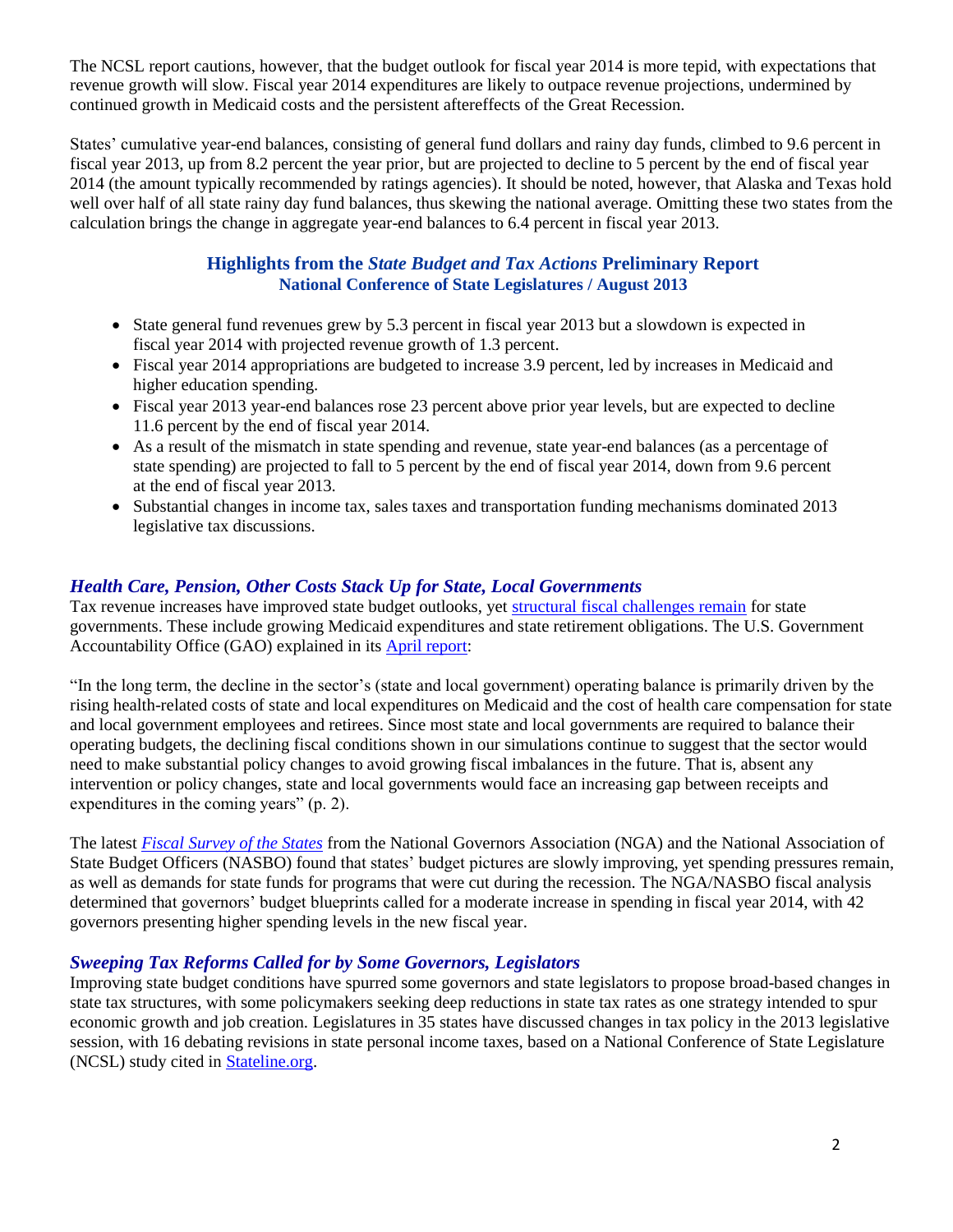A few examples of these proposals include:

- **Kansas**: Gov. Sam Brownback (R) [proposed](http://www.nytimes.com/2013/01/24/us/politics/gov-sam-brownback-seeks-to-end-kansas-income-tax.html) phasing out the state's income tax in early 2013 as part of a sweeping plan to lower state taxes. Brownback and the legislature reached an [agreement](http://www.kansascity.com/2013/06/13/4290891/brownback-signs-tax-bill.html) in June to lower tax rates. Higher education funding was cut as a result, followed by increases in tuition to partially offset the reduction.
- **Louisiana**: Gov. Bobby Jindal (R) [called for](http://www.nytimes.com/2013/04/09/us/gov-bobby-jindal-shelves-tax-plan-in-louisiana.html?pagewanted=all&_r=0) ending the state's income and corporate taxes and replacing the revenue sources with an enhanced sales tax, but has backed off the proposal.
- **Missouri**: The Republican-led Missouri legislature has passed a major tax reform package that would cut taxes by an estimated \$800 million. The plan has been vetoed by Gov. Jay Nixon (D). Republicans will seek an override vote this fall. Nixon has [called on](http://www.news-leader.com/article/20130611/NEWS01/306110111/higher-education-funding-gov-jay-nixon-veto) higher education leaders to oppose the tax cuts, fearing that it will leave a large budget gap and deep program cuts.
- **Nebraska**: Gov. Dave Heineman (R) called for ending the state's income tax in favor of an expanded sales tax in early 2013. His plan **failed** to acquire requisite support from state legislators.

In other states, plans have been introduced to increase taxes in order to make investments in state programs.

- **Massachusetts**: Gov. Deval Patrick (D) outlined an ambitious plan to significantly raise the state income tax while reducing the state sales tax. Patrick ultimatel[y signed a state budget](http://www.masslive.com/politics/index.ssf/2013/07/gov_deval_patrick_signs_pared.html) with a \$159 million funding increase for public higher education that allowed for a tuition freeze.
- **Minnesota**: Gov. Mark Dayton (D) and legislative leaders [passed a budget](http://www.postbulletin.com/news/politics/dayton-signs-minn-budget-bills-other-legislation/article_66a3db72-6a1f-5ab5-903f-d3dda48f142d.html) that will increase state taxes by over \$2 billion over two years via an increase in tax rates on wealthy state residents, closing corporate tax loopholes and raising the tax rate on cigarettes. The governor signed a state budget that includes added funding for higher education and a tuition freeze.

A compete analysis of state tax proposals can be found on *[Stateline.org.](http://www.pewstates.org/projects/stateline/headlines/no-new-taxes-it-depends-on-where-you-live-85899482890)*

## **Fiscal Year 2014 State Higher Education Funding**

#### *Increases in state appropriations, steadying tuition rates mark major turnaround*

Two years removed from the largest decline in state higher education funding in nearly a half century, state lawmakers have used increases in state revenues to begin reinvesting in public higher education. Based on the results of an informal survey conducted by AASCU of state operating support for public universities for fiscal year 2014 (which began July 1 in 46 states), 37 of the 49 states in which data was received reported year-over-year increases (see table). This compares to last fiscal year when only 30 states increased higher education funding, preceded by only 8 states in fiscal year 2012, according to similar preliminary prior estimates conducted by AASCU. The largest gains in state higher education funding support were reported in *New Hampshire* (28%), *Massachusetts* (16%) and *Washington* (12%).

Seven states cut operating support for public universities for this fiscal year. Topping the list were *Louisiana* (-17%), *West Virginia* (-9%) and *Wyoming* (-6%). This compares to 11 states last fiscal year and 31 states in fiscal year 2012. Five states provided flat funding this year, compared to nine last year.

There was considerable variation in year-to-year changes among the states this fiscal year—a 46 percent spread, driven largely by extremes in two states: New Hampshire's 28.6 percent increase and Louisiana's 17 percent cut. It should be noted that New Hampshire suffered a 48 percent cut in state higher education funding two years ago. Last fiscal year, there was a 25 percent spread between the states with the largest gain and steepest cut, and a remarkable 57 percent spread in fiscal year 2012. Overall, the collective average percent change in year-over-year state operating support for public universities heading into fiscal year 2014 was 3.5 percent. When excluding New Hampshire, the 49-state average reflects an increase of 2.9 percent. This compares to a 0.2 percent decline in overall state fiscal support for higher education between fiscal years 2012-2013 and a 4.7 percent decline between fiscal years 2011-2012, according to Illinois State University's *Grapevine* [compilation](http://grapevine.illinoisstate.edu/tables/index.htm) of data on state fiscal support for higher education.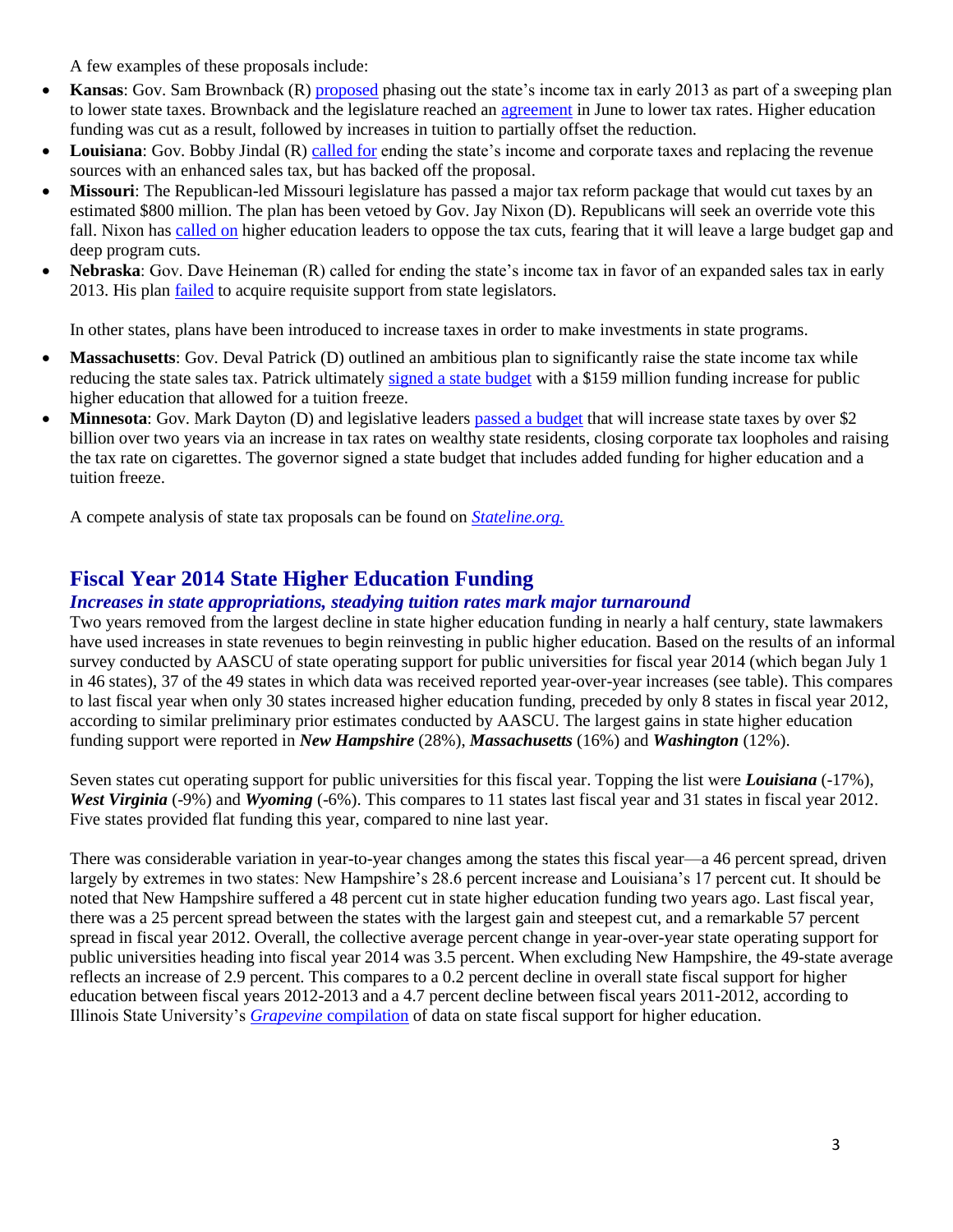| <b>State Operating Support for Public Four-Year Universities</b> |                |  |                       |                         |
|------------------------------------------------------------------|----------------|--|-----------------------|-------------------------|
|                                                                  | ℅              |  |                       | %                       |
| Alabama                                                          | 1.8            |  | <b>Montana</b>        | 8.7                     |
| <b>Alaska</b>                                                    | 3.6            |  | <b>Nebraska</b>       | 4                       |
| Arizona                                                          | 4.1            |  | <b>Nevada</b>         | 2.1                     |
| <b>Arkansas</b>                                                  | 1.6            |  | <b>New Hampshire</b>  | 28.6                    |
| California                                                       | 5              |  | <b>New Jersey</b>     | 0                       |
| Colorado                                                         | 4.4            |  | <b>New Mexico</b>     |                         |
| <b>Connecticut</b>                                               | 4.8            |  | <b>New York</b>       | 0                       |
| <b>Delaware</b>                                                  | 3.4            |  | <b>North Carolina</b> | $-4.5$                  |
| <b>Florida</b>                                                   | 11             |  | <b>North Dakota</b>   | 10.7                    |
| Georgia                                                          | 2.8            |  | Ohio                  | 2.3                     |
| <b>Hawaii</b>                                                    | $\mathbf{1}$   |  | <b>Oklahoma</b>       | 1                       |
| Idaho                                                            | 3.8            |  | Oregon                | $\overline{7}$          |
| <b>Illinois</b>                                                  | 0.2            |  | Pennsylvania          | 0                       |
| Indiana                                                          | 3.1            |  | <b>Rhode Island</b>   | 6.4                     |
| lowa                                                             | 2.6            |  | <b>South Carolina</b> | 3                       |
| <b>Kansas</b>                                                    | $-3.3$         |  | <b>South Dakota</b>   | 7.5                     |
| Kentucky                                                         | 0              |  | <b>Tennessee</b>      | 7.8                     |
| Louisiana                                                        | $-17.6$        |  | <b>Texas</b>          | 6.2                     |
| <b>Maine</b>                                                     | 0              |  | Utah                  | $\overline{ }$          |
| <b>Maryland</b>                                                  | 9              |  | <b>Vermont</b>        | $\overline{\mathbf{3}}$ |
| <b>Massachusetts</b>                                             | 16.8           |  | Virginia              | 3.3                     |
| <b>Michigan</b>                                                  | $\overline{2}$ |  | Washington            | 12                      |
| <b>Minnesota</b>                                                 | 6.8            |  | <b>West Virginia</b>  | $-8.9$                  |

# **Approximate Year-Over-Year Percent Change in FY 2014**

*\*Approximations; Original figures are as of July 11, 2013. North Carolina figure added Oct. 17, 2013. Data compiled by AASCU. Notes: North Dakota—the percent change increase reflects an increase from the state's 2011-13 biennial budget to the 2013-15 biennial budget. Minnesota percent figure reflects blended percent change for both the Minnesota State Colleges and Universities system and the University of Minnesota. Connecticut percent figure is only representative of the Connecticut State University System. New Mexico—data was not received as of July 11.*

**Mississippi 5.3 Wisconsin -2.9 Missouri -1 Wyoming -6**

*49-State State Average+3.5%*

*+2.9%*

**48-State State Avera (Excluding New Hampsh** 

## **Higher Education Policy Round-Up—States' 2013 Legislative Sessions**

Provided below is a brief overview of higher education state policy and programmatic initiatives stemming from states' 2013 legislative sessions, as aligned with the topics from AASCU's annual list of the top 10 higher education state [policy issues.](http://www.aascu.org/policy/publications/policy-matters/topten2013.pdf) For a more exhaustive list of higher education legislation in 2013, visit the *[Education Commission of the](http://www.ecs.org/ecs/ecscat.nsf/Web2013All?OpenView&Count=-1)  [States.](http://www.ecs.org/ecs/ecscat.nsf/Web2013All?OpenView&Count=-1)* 

#### **#1—Productivity (Boosting Institutional Performance via Incentivized State Funding)**

A number of states have initiated efforts intended to boost institutional productivity, most notably through the use of performance-based higher education funding formulas. Modest growth in state budgets has spurred policymakers to attach performance requirements to higher education appropriations bills. Performance-based funding measures were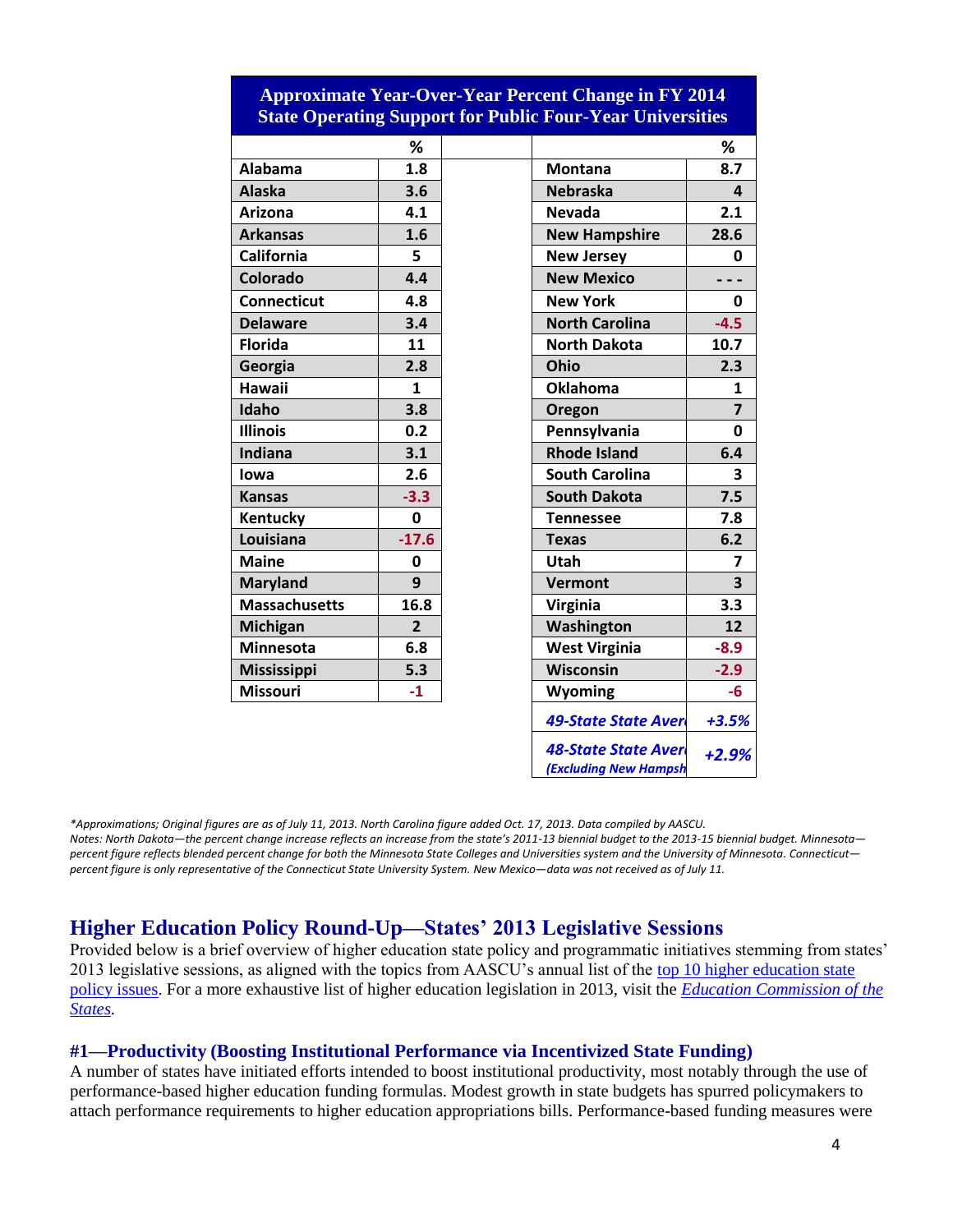adopted this spring in many state budgets, including in *Minnesota*, *Montana* and *North Dakota*. *Florida* and *Mississippi* adopted performance-based funding through their state higher education governing board. *Arizona*  earmarked \$5 million in performance-based funding for its three public universities. Performance-based funding measures were also discussed this year at the state or system level in *Louisiana*, *Missouri*, *Nevada, Texas and West Virginia.* According to [collegeproductivity.org,](http://www.collegeproductivity.org/states) 20 states now utilize some form of higher education performance-based funding. *Massachusetts* will use performance-based funding at the community college level.

#### **#2—State Operating Support for Public Higher Education**

Increases in state tax revenues have encouraged lawmakers to boost higher education funding in many states; for some it will mark the first time in years that public higher education will receive a funding increase. *California*, *Colorado*, and *Michigan* are among those which witnessed cuts to higher education in excess of 10 percent just two years ago and which this fiscal year will receive an increase in state investment.

While the economy is slowly improving and state higher education appropriations are likely to increase in a number of states in fiscal year 2014, years of state disinvestment have shifted the college cost burden to students and families. The latest State Higher Education Executive Officer (SHEEO) *[State Higher Education Finance Report](http://www.sheeo.org/sites/default/files/publications/SHEF%20FY%2012-20130322rev.pdf)* indicates that state support per FTE student fell to \$5,906 in 2012, the lowest level in more than a quarter-century in inflation-adjusted terms. According to the report, in only two states did per-student appropriations increase from 2007-2012.

#### **#3—Tuition Prices and Tuition Policy**

Increased state revenues and subsequent funding increases for public colleges and universities have allowed a number of states to freeze tuition. Tuition freezes have been approved or are expected to be approved in *California***,** *Iowa*, *Maine*, *Massachusetts*, *Minnesota*, *Montana*, *Nebraska, New Hampshire, Rhode Island, Washington* and *Wisconsin*. In *Florida*, Gov. Rick Scott (R) vetoed a 3 percent tuition increase and has urged the state's public universities to not raise tuition levels, with most state institutions approving modest tuition increases to keep pace with inflation. A few states, such as *Kentucky* and *North Dakota*, have set caps on tuition increases, while in other states modest tuition hikes have been approved. *Texas* lawmakers approved a "fixed for four" tuition option that will hold tuition rates constant for four years of a student's academic program. A similar bill died in the *Florida* legislature.

College Board [data](http://trends.collegeboard.org/sites/default/files/college-pricing-2012-full-report-121203.pdf) released in fall 2012 indicate that the average 4.8 percent increase in published prices of tuition and fees at public four-year colleges and universities for the 2012-13 academic year was the lowest increase since 2000- 2001. Still, the report shows that average tuition and fee prices at public four-year colleges increased from \$5,213 in 2002-03 (in 2012 dollars) to \$8,655 in 2012-13, a 66 percent jump.

#### **#4—State Student Grant Aid Programs**

Lawmakers continued to make changes to their state student grant aid programs this year, with an eye toward providing incentives to spur college completion. *Arkansas* completed work this spring on legislation that will create a tiered scholarship starting at \$2,000 for freshman, increasing each year to \$5,000 for seniors. The state also created academic standards for students receiving state scholarships for their first year in school. Officials in *Colorado* have also encouraged institutions to adopt a tiered approach. *South Dakota* created a need-based state scholarship program. Lawmakers in *Iowa* have discontinued allowing public universities to utilize "tuition set-aside" programs that distribute a portion of student tuition revenues to low-income students. The state will now use general appropriations funds, similar to most states, to provide grant aid to low-income students. *Maryland* passed a state scholarship program for first generation students.

#### **#5—College Readiness**

*Utah* passed legislation that will require all high school juniors to take a college readiness test, such as the ACT. *Maryland* lawmakers completed work on the "College Readiness and Completion Act," which addressed issues such as dual enrollment, degree pathways, and caps on the number of credits required for an associate's or bachelor's degree.

#### **#6—Immigration**

Advocates for allowing undocumented students access to in-state tuition rates achieved a number of victories in the 2013 legislative sessions. Bills extending state resident tuition rates for undocumented students were signed into law in *Colorado*, *Minnesota* and *Oregon*. Similar legislation was introduced in a number of other states, including *New*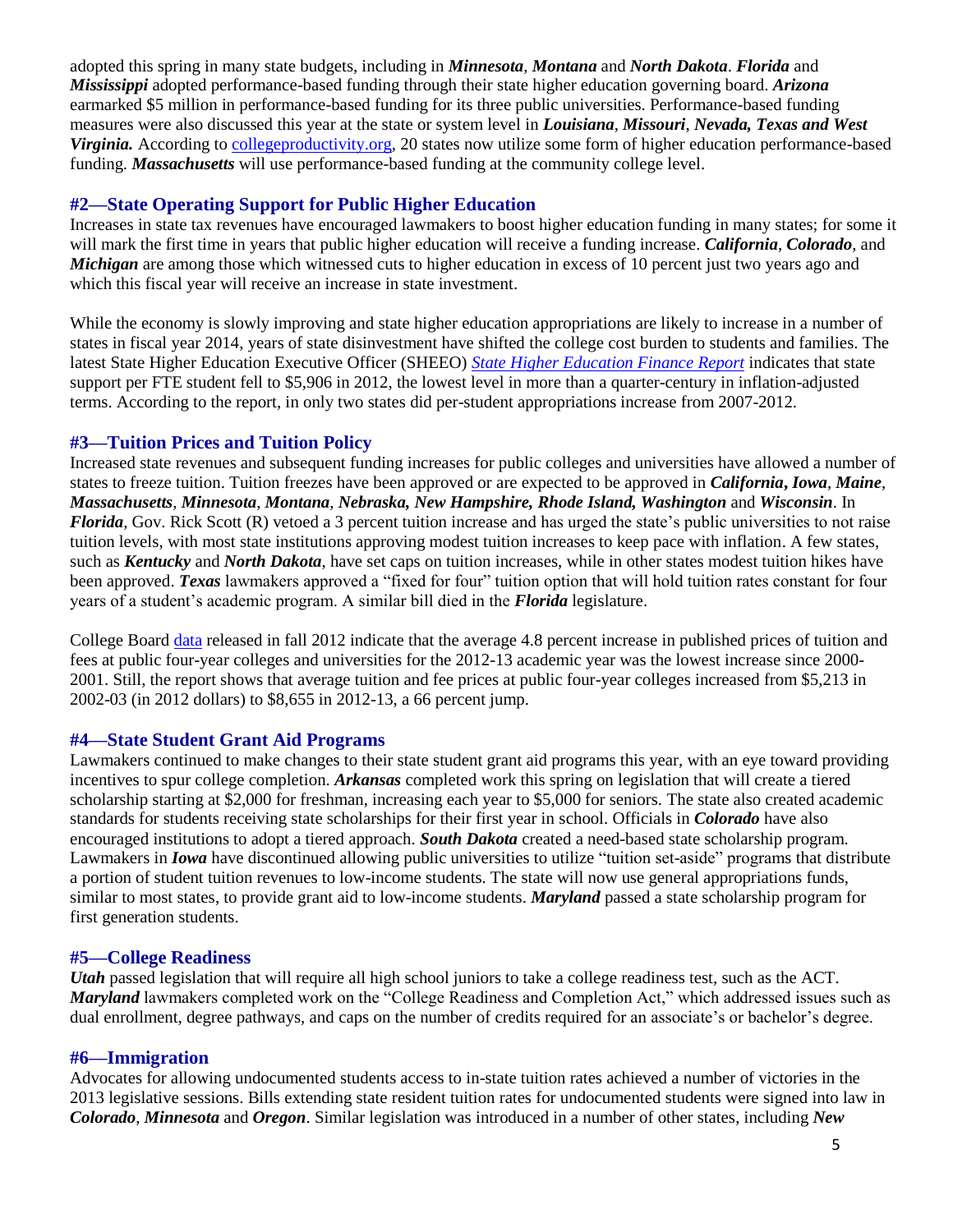*Jersey*. The *University of Hawaii* Board of Regents extended in-state tuition rates to undocumented students, while the *Arizona Board of Regents* agreed to study the issue. *New York* was among a number of states that also debated whether to extend state student financial aid programs to undocumented students. And just this month, *New Jersey* Gov. Chris Christie changed his position and is now in support of that state's version of the federal DREAM Act, known as the [Tuition Equality Act.](http://blog.nj.com/njv_linda_stamato/2013/10/christie_changes_his_tune_on_t.html) According to the National Conference of State Legislatures, 16 states now have policies allowing undocumented students to be eligible for in-state tuition rates.

#### **#7—Competency-Based and Online Education**

State political leaders have continued to explore policies related to online and competency-based education programs. Governors in *Missouri* and *Tennessee* unveiled partnerships with Western Governors University (WGU). *Florida* lawmakers approved a measure that will allow the University of Florida to offer fully-online programs. *Nevada* higher education leaders have taken an interest in building out the state's online higher education programming and created a working group to increase the number of online offerings. *Maryland* Gov. Martin O'Malley (D) called on state leaders to use technology to boost college graduation rates.

#### **#8—Guns on Campus**

A number of state legislatures debated the merits of bills related to guns on campus in the first half of 2013, with the vast majority of the bills seeking to loosen state laws or campus regulations related to guns. Among the states where legislation was introduced were *Arkansas, Georgia, Indiana, Kansas, Montana, Nevada, North Carolina, South Carolina, South Dakota, Texas* and *Wyoming*. A bill to re-instate a gun ban in *Colorado* failed to pass.

The most notable bill was in *Arkansas*, which now allows faculty and staff to carry guns on campus, however, campuses will retain the right to "opt-out" of the bill. Thus far, Arkansas campuses have exercised their right not to allow guns on campus. *Montana* Gov. Steve Bullock (D) vetoed a campus gun bill that reached his desk this spring. *Texas* will soon allow guns to be stored in locked cars on campus, but a broader gun measure did not pass.

#### **#9—Economic and Workforce Development**

According to an [analysis](http://congressweb.com/aascu/advisoryView.cfm?id=134784) of governors' 2013 "State of the State" addresses conducted by AASCU, the connection between higher education and economic and workforce development was the leading higher education issue espoused by state chief executives, with several calling for legislation intended to tighten the link between higher education and workforce readiness. Other related proposals included state STEM initiatives, technology transfer, public-private partnerships and a focus on technical/vocational postsecondary education programs. Some notable initiatives include a plan in *New York* to create tax-free zones on unused campus lands. *New Mexico* passed a bill creating student loan repayment for teachers in "high-risk" schools, while *Idaho* repealed a student loan forgiveness program that aimed to keep teachers in the state. *South Dakota* created a scholarship program for students to teach in critically-needed teaching needs areas.

#### **#10—Consumer Protection Involving For-Profit Colleges**

State attorneys general have continued to pursue legal avenues to crack down on fraud and abuse in the for-profit college industry. California Watch, a non-partisan watchdog group[, identified](http://californiawatch.org/data/state-attorneys-general-investigating-profit-colleges) 11 states investigating for-profit colleges as of May 2013. Attorneys general in *California*, *Kentucky, Massachusetts* and *Minnesota* have been especially active in pursuing allegations of wrongdoing in the sector. *Wisconsin* embarked on an effort to better regulate the industry, but the panel was [disbanded](http://www.insidehighered.com/news/2013/07/03/aftermath-profit-fight-wisconsin) amid resistance from leading lawmakers and industry officials and questions related to the data used to develop benchmarks.

#### **Other Notable Policy Issues**

#### **State Authorization**

Measures related to authorization of institutions of higher education to operate in the state were passed in *Indiana* and *North Dakota*. *Tennessee* approved a bill that would provide state authorization exceptions to online education providers under certain circumstances.

#### **Student Groups**